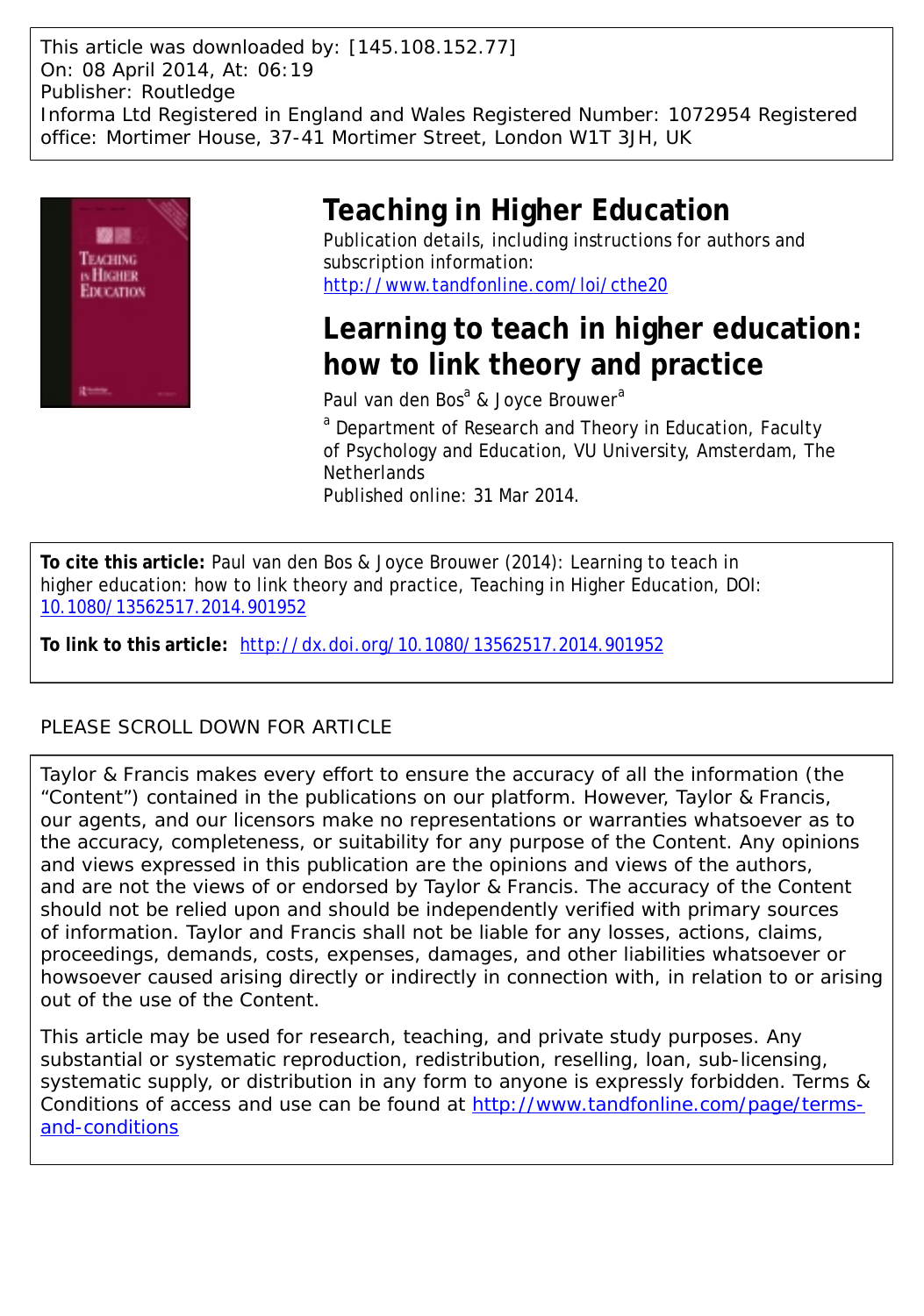## Learning to teach in higher education: how to link theory and practice

Paul van den Bos\* and Joyce Brouwer

Department of Research and Theory in Education, Faculty of Psychology and Education, VU University, Amsterdam, The Netherlands

(Received 9 July 2012; final version received 23 February 2014)

In this study the learning process of 12 Dutch novice university teachers was monitored during a five-month induction programme. The teachers were interviewed before and after the programme and were asked to fill in several email logbooks during the programme. A change process was identified, in which experiencing and experimentation played a central role. In particular, modelling by the teacher educator, the observation of video cases, reflection on these with peers and experiencing success in their own practice seemed to be important incentives that encouraged teachers to adopt and eventually implement new pedagogical approaches. On the basis of our data, we think that teachers' conceptions and teaching practice are best developed simultaneously and that the design of induction programmes should support this process.

Keywords: higher education; professional development; reflection in action; teacher education; induction programmes; induction programmes

#### 1. Introduction

'I really see it differently now from when I started'; 'An eye-opener!'; 'I now understand it's about something completely different'; 'For me the penny has dropped!'

Comments like these are quite common when participants evaluate our induction programme for novice university teachers at Dutch universities of applied sciences. No doubt that this is very rewarding for us teacher educators, but it also raises the questions what exactly has changed and consequently which programme features and teacher educator actions were particularly helpful in this change. These questions led us to study in depth the learning experiences of 12 participants of our programme. We tried to get a better understanding of which learning experiences were particularly relevant to them and how programme content, learning activities and teacher educator actions were most supportive. In this study, we investigated the change the 12 participants reported by asking their opinions on core themes concerning teaching and learning in higher education before and after the programme. During the programme, we asked them to fill in logbooks about their learning experiences.

The logbooks could give an insight in the programme elements that were helpful and could be extended, what we should add and notably, which elements are actually not as beneficial as we hoped they were.

<sup>\*</sup>Corresponding author. Email: [p.j.p.vanden.bos@vu.nl](mailto:p.j.p.vanden.bos@vu.nl)

<sup>© 2014</sup> Taylor & Francis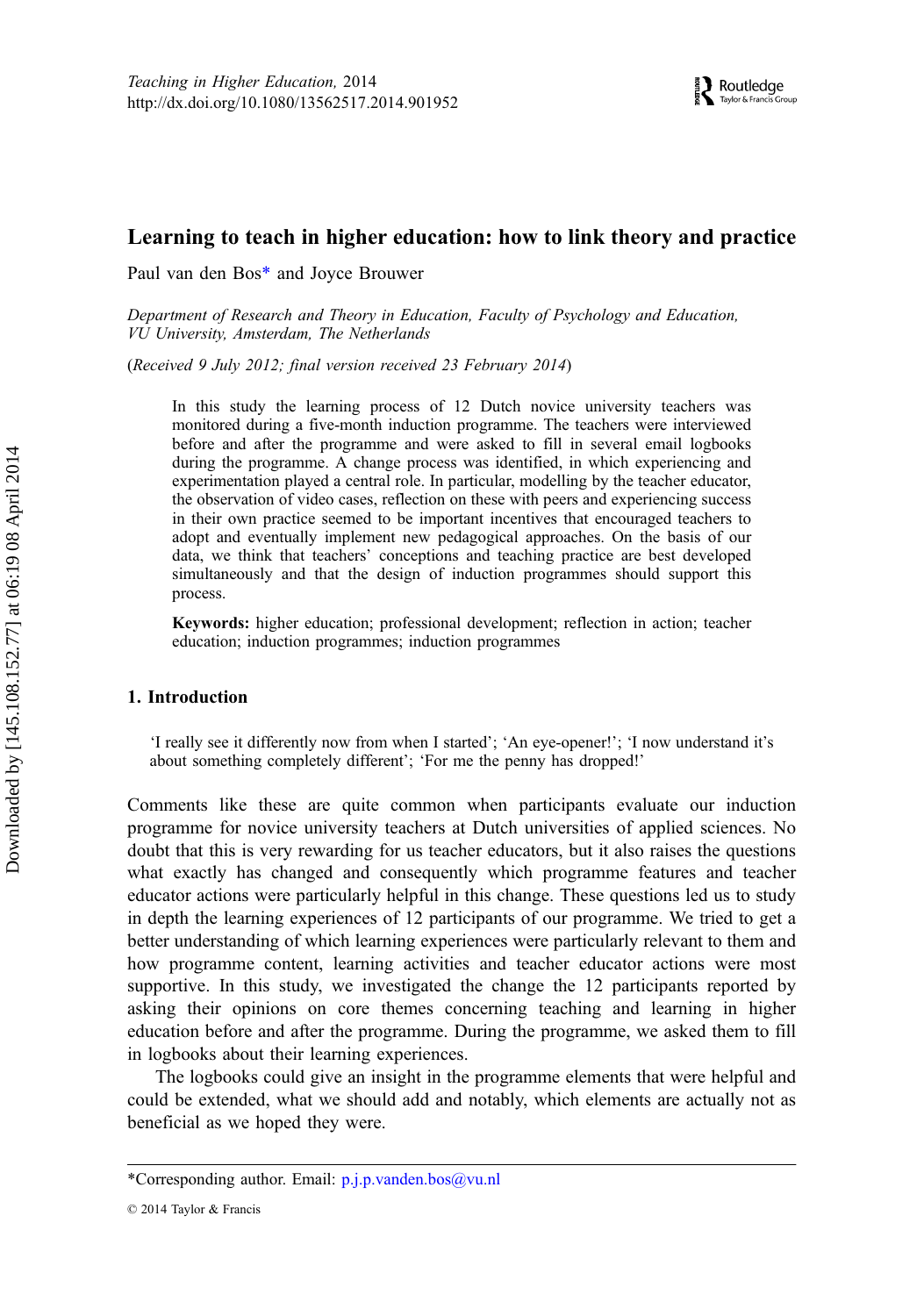#### 2. Background

The teacher's role in higher education is changing quickly. More and more universities expect teachers to meet societal demands, the demands of the professional field and to deal with a diverse new generation of students. To be able to respond to this new role, appropriate teacher professionalisation is needed. Accordingly, in Dutch higher education there was a significant expansion of induction programmes during the last decade. A vast variety of programmes is currently being offered.

There seem to be two different perspectives on the design of teacher induction programmes relevant to higher education: a linear perspective and an interactive perspective. The first perspective is described for instance by Tigelaar et al. ([2004](#page-15-0)). They found that at present in the Netherlands, experts (policy-makers, teacher educators and researchers) prefer induction programmes that aim at changing teachers' conceptions towards a more student-oriented direction. Instead of aiming at the transmission of knowledge, teachers should pay more attention to stimulating and mentoring student learning. In a more student-oriented teaching approach students will be more likely to adopt a deep approach to learning, an approach associated with higher quality learning outcomes (Trigwell, Prosser, and Waterhouse [1999\)](#page-15-0).

This focus on conceptual change mirrors international trends. Prebble et al. ([2004\)](#page-15-0) describe several recent programme effect studies. They observe a shift from free-standing activities, mostly focused on the training of practical skills to more coherent, long-term programmes focused on moving teachers' conceptions towards stimulating and mentoring student learning. According to Prebble et al. ([2004\)](#page-15-0), programmes undertaken by Ho [\(2000](#page-15-0)), Gibbs and Coffey [\(2004](#page-15-0)) and more recently in Europe by Postareff, Lindblom-Ylänne, and Nevgi ([2007\)](#page-15-0) and Stes ([2008\)](#page-15-0) are examples of programmes focusing on this shift. This preference for conceptual change as the main objective of induction programmes in higher education is based on the assumption that to achieve change in teaching behaviour, teachers' conceptions must first be made explicit and eventually changed (Trigwell and Prosser [2004](#page-15-0)). In some of the programmes aiming at conceptual change, the shift from a teacher-centred to a student-centred conception is explicitly portrayed as a causal, linear process (Ho [2000](#page-15-0); Gibbs and Coffey [2004\)](#page-15-0).

In a second perspective this assumed linearity and causality of the change process is questioned (Devlin [2006;](#page-15-0) Guskey [2002](#page-15-0); Clarke and Hollingsworth [2002](#page-14-0)). Guskey ([2002\)](#page-15-0) claims that new experiences can sometimes trigger new thinking, which means that experimenting with teaching practices can be a starting point for teachers to reconceptualise their own thinking about teaching and learning. So developing skills in a particular context can be relevant at that moment and eventually lead to a change of conceptions later on. Clarke and Hollingsworth ([2002,](#page-14-0) 951) present a comprehensive 'interconnected model of professional growth', in which teacher development is seen as a 'continuous interplay between beliefs and practice'.

How conceptions of novice teachers and their actual teaching practices are intertwined is an urgent theme in the research on teacher education for primary and secondary education. There is a growing consensus that more attention must be paid to the personal relevance of what is being taught in teacher education programmes and that the novice teachers' experiences in teaching practice must be taken into account (Wideen, Mayer-Smith, and Moon [1998](#page-15-0); Darling-Hammond [2006](#page-14-0); Brouwer and Korthagen [2005](#page-14-0)). The learning process of novice teachers must be seen as an ongoing interaction between conceptions and daily practice through reflection. McAlpine and Weston [\(2000](#page-15-0)) describe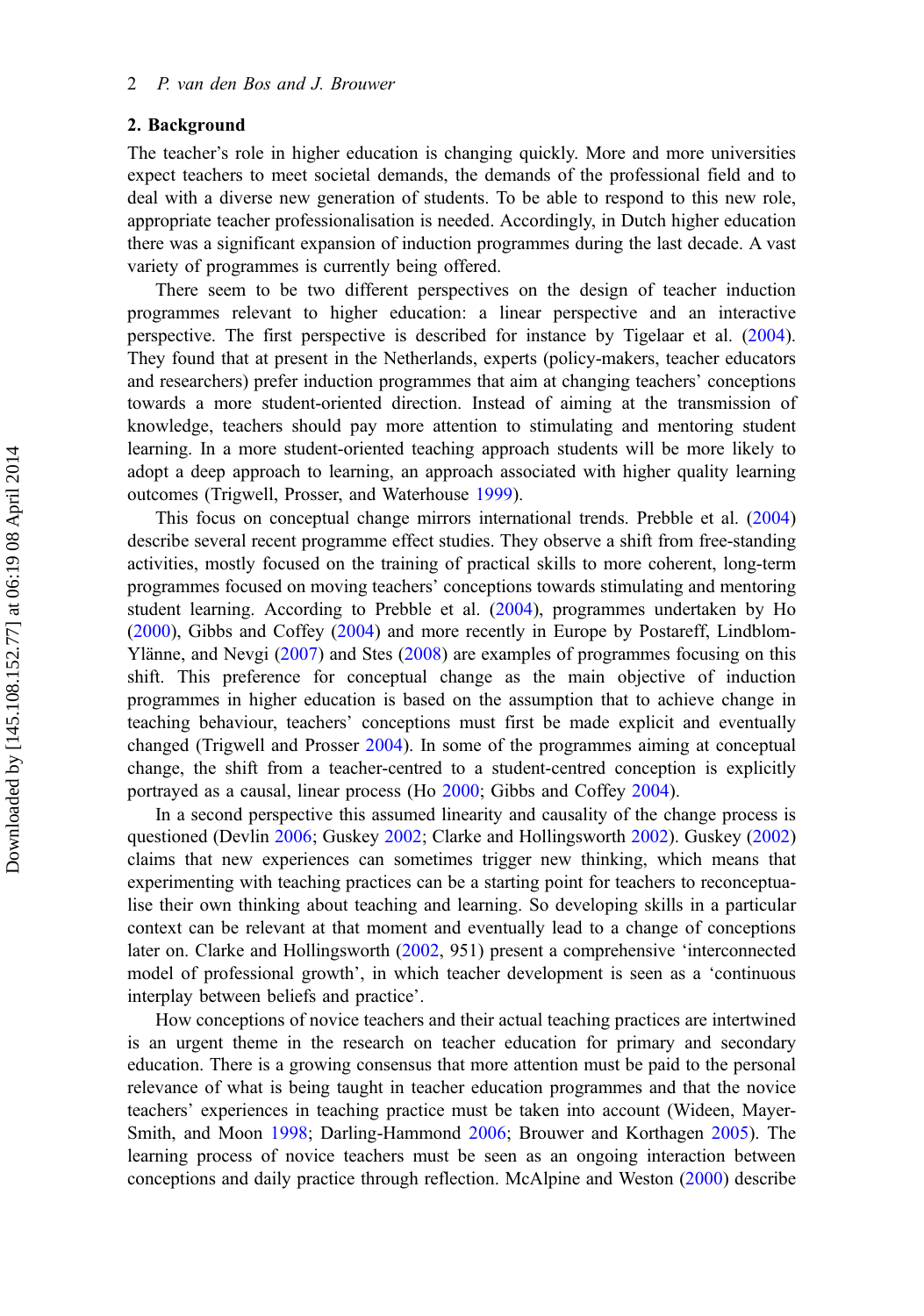a process of reflection-in-action, in which novice teachers gradually build up their own unique conceptions in a teaching context, with an emphasis on the personal relevance of learning. Put simply, for novice teachers the usefulness of 'new' conceptions of teaching and learning must be 'proven to work' in their educational practices and adjusted to fit their own personal contexts. In general, it can be said that in this line of thinking novice teachers must be facilitated to build up their own personal theories within their own specific instructional context. Korthagen and Kessels [\(1999](#page-15-0)) call this 'guided reinvention'.

For the practice of teacher education, this means the following:

- (1) the novice teachers' experiences in their own teaching practices should be seen as a focal point in the induction programmes. The possibility to be observed and to observe others accompanied by discussions and systematic reflection is put forward by several authors as being very useful (McAlpine and Weston [2000](#page-15-0); Clarke and Hollingsworth [2002](#page-14-0); Darling-Hammond [2006;](#page-14-0) Wang, Odell, and Schwille [2008](#page-15-0); Brouwer and Korthagen [2005\)](#page-14-0).
- (2) To personalise the novel conceptions promoted in the teacher induction programme, Korthagen, Loughran, and Russell ([2006\)](#page-15-0) recommend to make use of the 'dual role' that novice teachers play during an induction programme. There is an ongoing alternation between the participant's teacher role and his or her role as a student in the programme. Making this process explicit and reflecting on it could greatly enrich the learning process. The important role of modelling by the teacher educator in this process has been recognised by Lunenberg, Korthagen, and Swennen ([2007\)](#page-15-0). As a consequence, in teacher education for primary and secondary education in the previous decade, there has been a great deal of interest in themes like school-based teacher education and workplace learning and in pedagogies that link theory and practice (Darling-Hammond [2006\)](#page-14-0).

The two perspectives on teacher learning we described earlier imply different designs of induction programmes. The second, interactive perspective, developed in the context of primary and secondary education, offers quite clear guidelines for course design. In the literature on first linear perspective (mostly used in the context of higher education), however, we have not been able to find descriptions of the design of induction programmes, apart from Ho's ([2000\)](#page-15-0) programme.

In our programme, we tried to connect to the second perspective. Apart from practising teaching skills and discussing teaching theory a large part of the course time was used for reflection on teaching and learning activities used in the programme and videos of teaching by the participants in their own practice.

This brings us to our two research questions:

- (1) What have our participants learned? In what respect did their conceptions about teaching and learning change and what did they actually change (during the programme period) in their teaching practice.
- (2) How did they learn this? Which learning activities during the meetings were considered useful and instructive and which teacher educator actions/interventions were considered supportive.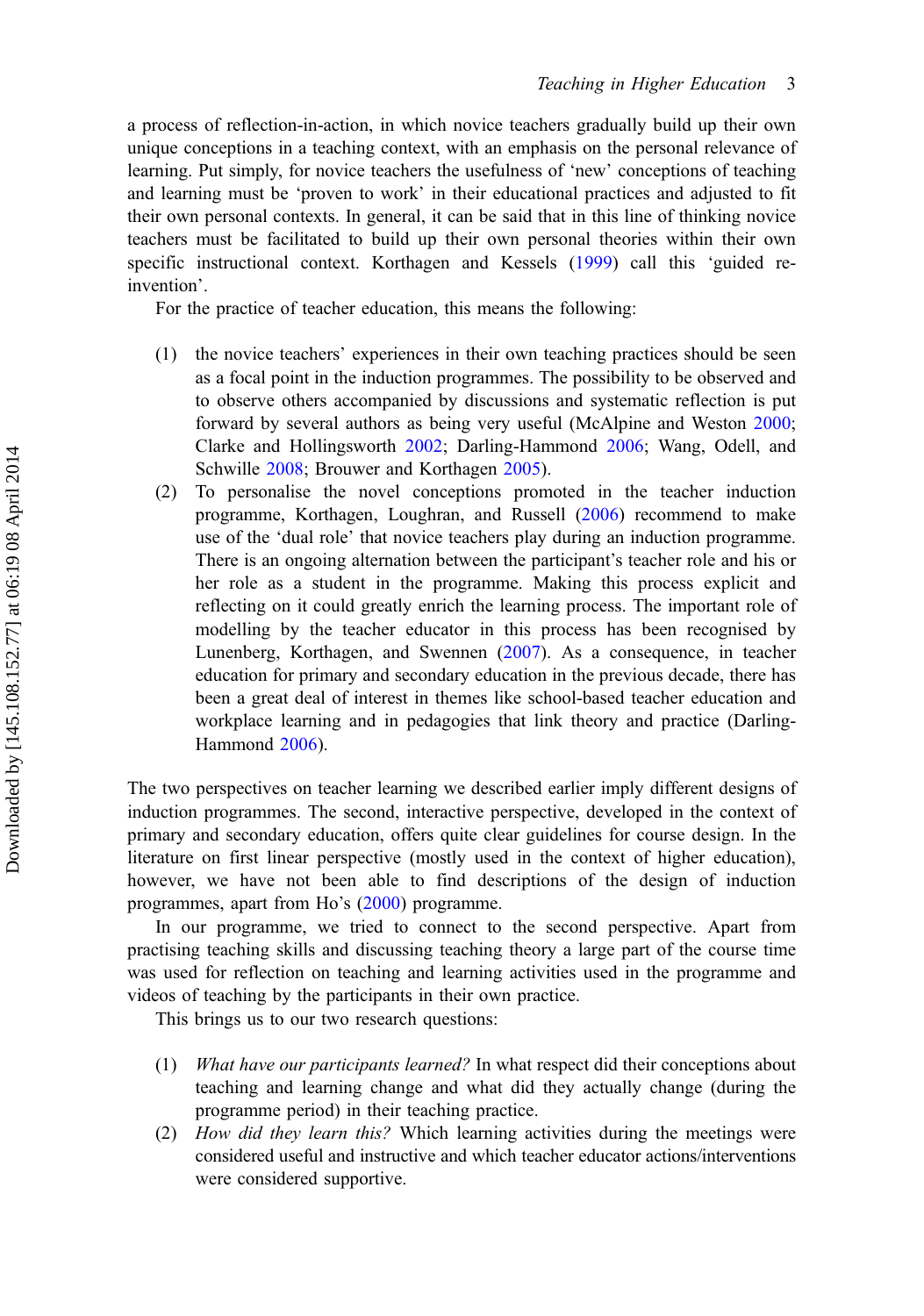The answers to the questions had to help us in fine-tuning the educational design of our own programme. After answering these questions, we would like to reflect on which theoretical perspective accounts for our findings and on what kind of general principles for the design of induction programmes this framework implies.

#### 3. Research design

#### 3.1. Respondents

We studied the learning experiences of 12 teachers in 2 of our course groups between September 2008 and January 2009. One group consisted of 11 teachers of the same university of applied sciences (UAS) and a second group of 14 teachers from different UASs. Prior to the first course meeting, we sent an email to both groups inviting them to take part in our research. As we wanted to carry out a qualitative study, our research group was limited to six or seven participants from each course group. The first 12 teachers to respond – six teachers from the first course group and six from the second – were invited to take part in the study. These 12 teachers represented different disciplines (e.g. communication, tourism, health, technics, law, management) and differed in the amount of teaching experience (between 7 and 30 months), field and degree.

The main task of a Dutch UAS teacher is to teach students in a variety of contexts (e.g. lectures, seminars, individual and group work). They have a certain degree of autonomy while designing and implementing their courses. For our participants being an effective teacher is of great importance and were therefore motivated to attend the programme and cooperate during our study.

#### 3.2. The programme

The programme consisted of 14 one-day meetings over a five-month period. The central theme in our programme was how to engage students and how to encourage active learning. Three main aspects of the teacher's role were discussed: (1) the use of effective and stimulating classroom strategies, (2) mentoring individual students and supervising group work and (3) course design and assessment. During the meetings we discussed theory about teaching and learning, supported the novice teachers to articulate their own conceptions about teaching and learning, and we provided tools for better preparing and designing lessons and courses. In every course meetings the teacher educators' activities and the pedagogical principles applied, were made explicit and discussed. The teacher educators actively embraced the 'teach as you preach' principle.

Additionally, we encouraged teachers to identify and try out these theories and principles in their own teaching, videotape these, and discuss the recordings with peers and the teacher educator.

In short, in our programme we tried to move the conceptions of our participants in a more student-centred direction, but at the same time we encouraged and supported every participant to search for what works for them in their own particular teaching practice.

#### 3.3. Data collection

We carried out an interview one week prior to the start of the programme, three digital logbooks by email during the programme period, and an interview one week after the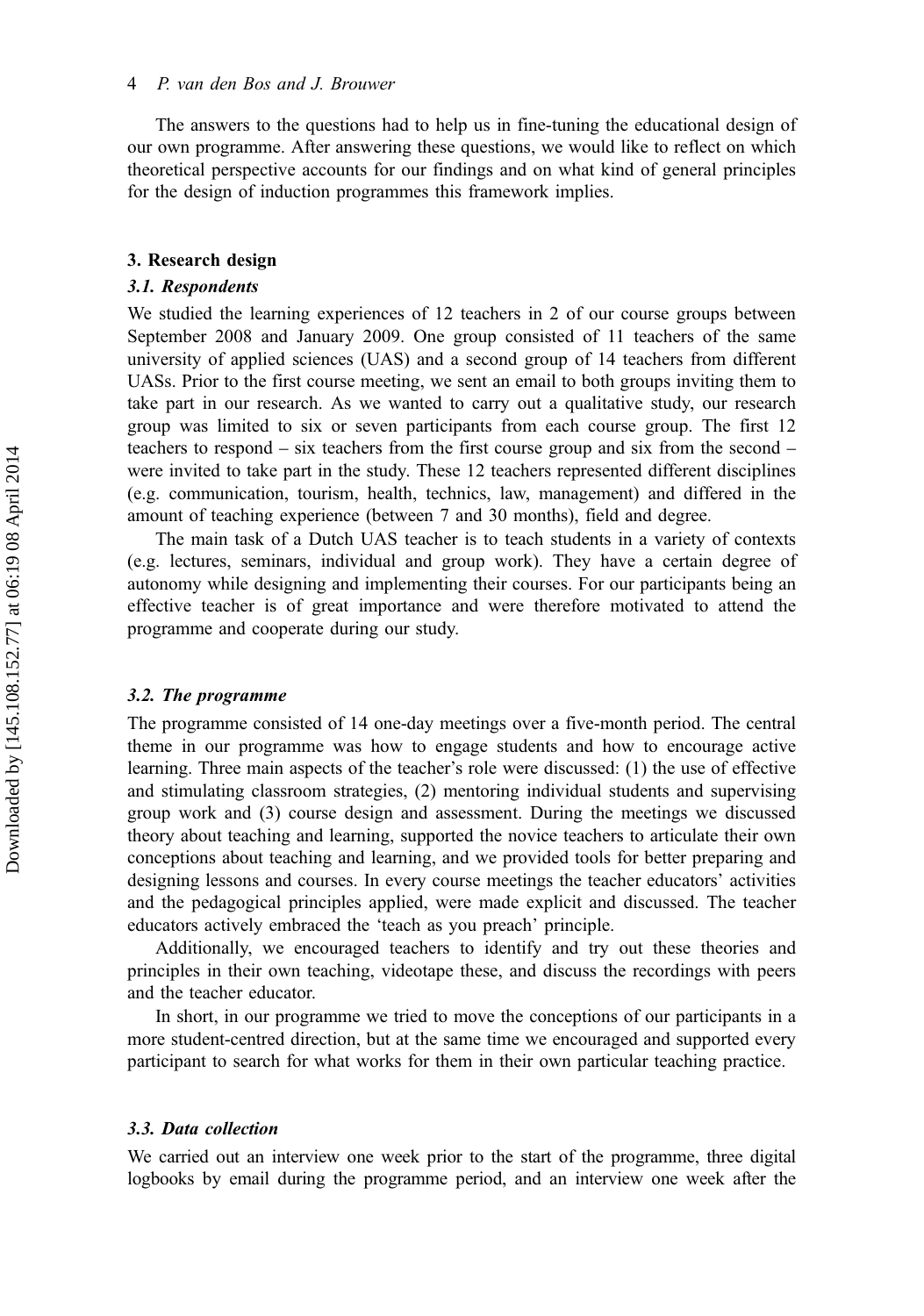| 1. Motivation driven by student $\lt$                      | Motivation driven by teacher          |
|------------------------------------------------------------|---------------------------------------|
| 2. Teacher covering all content $\langle \rangle$          | Students active with key concepts     |
| 3. Subject knowledge $\lt$                                 | Vocational competences                |
| 4. Knowledge as starting point $\langle \rangle$           | Student experiences as starting point |
| 5. Teacher links theory and practice $\langle \rangle$     | Student links theory and practice     |
| 6. Interaction supplementary to learning $\langle \rangle$ | Interaction essential to learning     |
| 7. Summative assessment is key $\langle \rangle$           | Formative assessment is key           |
| 8. Teacher focused on subject content <>                   | Teacher focused on student questions  |
| 9. Same programme for all students $\langle \rangle$       | Customized programmes                 |
|                                                            |                                       |

Figure 1. The nine teaching dilemmas.

programme had finished. We used two instruments: a semi-structured 'dilemma instrument' used in the interviews and digital logbooks in which the teachers wrote their reports.

The dilemma instrument was used to determine, whether and in what way, the teachers changed their mind about relevant educational themes. From the extensive literature on teaching conceptions (see, e.g. Samuelowicz and Bain [2001;](#page-15-0) Kember and Kwan [2000](#page-15-0); Trigwell, Prosser, and Waterhouse [1999\)](#page-15-0), we selected the nine most frequently mentioned themes: motivation, teacher control, educational objectives, the starting point of learning, linking theory and practice, the importance of interaction, assessment, taking student characteristics into account and programme design (see Figure 1).

In Figure 1 the dilemmas on the left represent a teacher-centred focus, aimed primarily at knowledge transfer. The dilemmas on the right represent a student-centred focus, aimed at stimulating and facilitating the learning process. In the dilemma instrument the polarity of the nine scales was randomly alternated.

To provoke our respondents to take a stand, the dilemmas were presented as sevenpoint Likert scales. An example of a scale is presented in Figure 2. Before and after the programme, each teacher was asked to take a position on the seven-point scale by 'thinking aloud'. In the second and final interview, after completing the instrument again, the teachers were confronted with their original scores on the pre-test and were explicitly asked to identify the dilemmas on which they felt they had changed their position.

At three moments during the course, the participants were asked (by email) to write a digital logbook answering the following questions:

- A. What new insights have you gained?
- B. What have you changed in your actual practice?
- C. Which course elements were supportive?

The open-ended questions in the three digital logbooks provided additional information about the changes the teachers reported (questions A and B) and about which programme characteristics they considered to be supportive (question C).

| Before start of programme:<br>A. When time is limited, main<br>0000000<br>concern is that the teacher<br>After finishing programme:<br>covers all content<br>0000000 | B. When time is limited, main<br>concern is that students are active<br>with key concepts |
|----------------------------------------------------------------------------------------------------------------------------------------------------------------------|-------------------------------------------------------------------------------------------|
|----------------------------------------------------------------------------------------------------------------------------------------------------------------------|-------------------------------------------------------------------------------------------|

Figure 2. Example of dilemma 2 as presented to the teachers.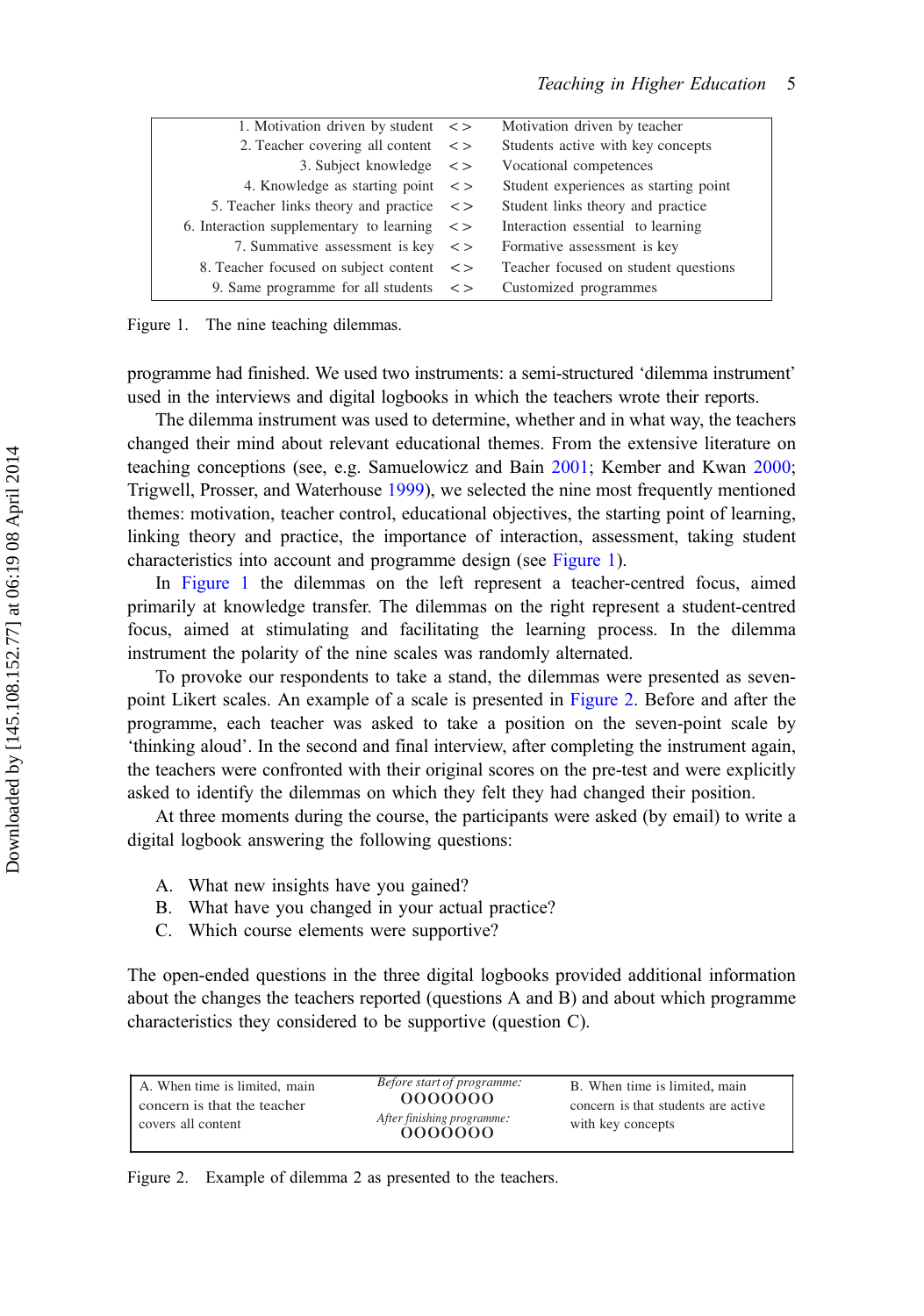| Type of data<br>Instruments |                                                          | <b>Research Ouestions</b>  |                                |  |  |
|-----------------------------|----------------------------------------------------------|----------------------------|--------------------------------|--|--|
|                             |                                                          | 1. What did<br>they learn? | 2. How did<br>they learn this? |  |  |
| Nine dilemmas,              | Quantitative: Scores on the Likert scales                | X                          |                                |  |  |
| pre-test and post-test      | Qualitative: Think aloud protocols                       | X                          |                                |  |  |
| Three digital               | Qualitative:                                             |                            |                                |  |  |
| logbooks                    | Question A: What new insights have you gained?           | X                          |                                |  |  |
|                             | Question B: What did you change in your actual practice? | X                          |                                |  |  |
|                             | Question C: Which course elements were supportive?       |                            | X                              |  |  |

Figure 3. Research design: instruments, type of data and instruments.

So, to get an answer to our first research question: 'What did our participants learn', we used three sources: (1)'thinking aloud' protocols while responding to the nine dilemmas, (2) the absolute scores on the Likert scales and (3) the answers to the open questions A and B in the three digital logbooks. By doing this, we were able to apply data triangulation and to get a fairly complete portrait of what the teachers learned in our programme.

To get an answer to our second question 'How did they learn', we used the answer to the open question C in the digital logbooks. In Figure 3, the research design is visualised.

#### 3.4. Data analysis

The dilemma instrument provided quantitative as well as qualitative information about the changes experienced by the teachers. We calculated group means of pre- and posttest scores. The 'thinking aloud protocols' relating to the nine dilemmas were recorded and transcribed. Both researchers independently analysed the transcripts and identified changes in conceptions. Only those reported changes on which both researchers agreed were taken into account. A phenomenographic research method (Marton [1986\)](#page-15-0) was used to categorise the data from the digital logbooks. The following procedure was used to analyse these data.

Step 1. The text fragments were selected and sorted. Only those text fragments relevant to the main questions were selected: A. Which new insights have you gained? B. What have you changed in your actual practice? C. Which course elements were supportive? To start with, both researchers read the transcribed text for each question and together they determined which categories could be identified in the material. After this, both researchers independently assigned text fragments from the raw material to the categories. Only a 70% match was reached, which we considered to be insufficient. Apparently, while sorting the text fragments, the two researchers had interpreted the categories differently. Furthermore, the raw text included statements containing more than one concept. In a new session, the text fragments were reduced to single statements. In the end, we identified 271 single statements (A. 85, B. 89, C. 97).

Step 2. The creation of categories. The statements were written down on small cards. For each main question, both researchers independently studied and sorted the statements, created suitable categories and assigned the statements to the categories. When it came to grouping the statements, this second time, there was a match of approximately 95% between the researchers.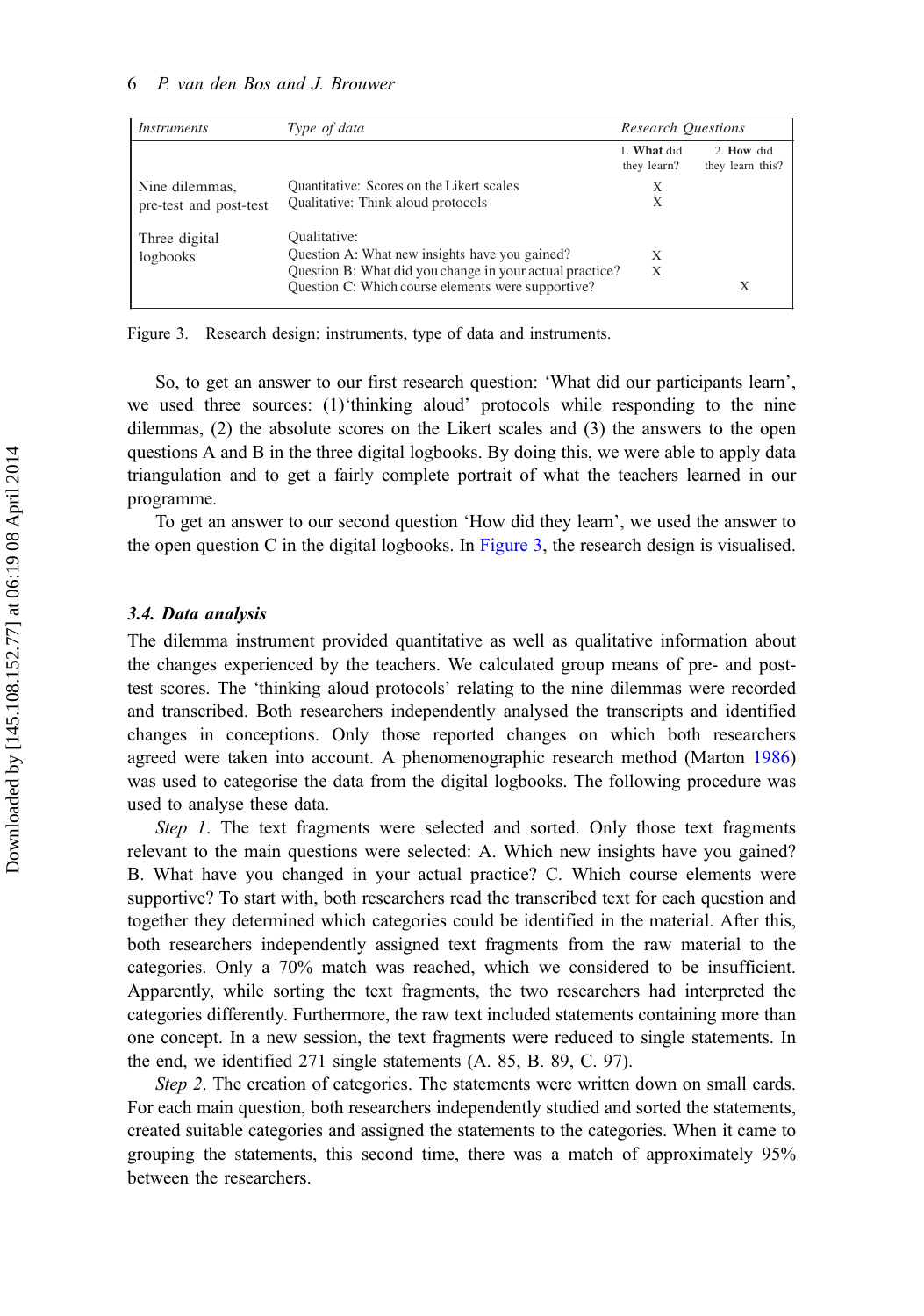<span id="page-7-0"></span>Step 3. Discussion and reaching consensus. In another session, both sets of categories were explained and discussed by the two researchers. A shared set of categories was created on the basis of consensus.

## 4. Results

#### 4.1. What have our participants learned?

#### 4.1.1. Responses to the nine dilemmas, quantitative and qualitative

In Figure 4, we visualised group mean scores on pre- and post-test for the nine dilemmas. The nine dilemmas were sorted by the mean of the post-test. The dilemmas 2 (student activity), 3 (vocational competencies), 6 (interaction) and 9 (customised programmes) show a distinct score on the 'student-oriented' side of the scale' both before and after the programme. Apparently, most teachers agree on the importance of these themes. The relatively high score on vocational competencies is to be explained by the vocational orientation of the students and teachers at universities of applied sciences. The importance of a customised programme was expressed by one of the teachers:

A standard programme? No, that would be suitable to standard students, but we haven't got many of them! (Teacher 8, before the programme)

The dilemmas 2 (student activity) and 6 (interaction) are already highly valued before the programme; after the programme they are even more valued.

[Figure 5](#page-8-0) shows on an individual level on which dilemmas change had taken place, as explicitly described by the participants in the interviews.

[Figure 5](#page-8-0) shows that 7 out of 12 teachers explicitly mentioned that after the programme they considered student activity more important than before the programme:



### Mean scores on the 7-point Likert scale for nine dilemmas before and after the programme (N=12)

Figure 4. Mean scores on the seven-point Likert scales for the nine dilemmas before and after the programme, sorted by scores on post-test.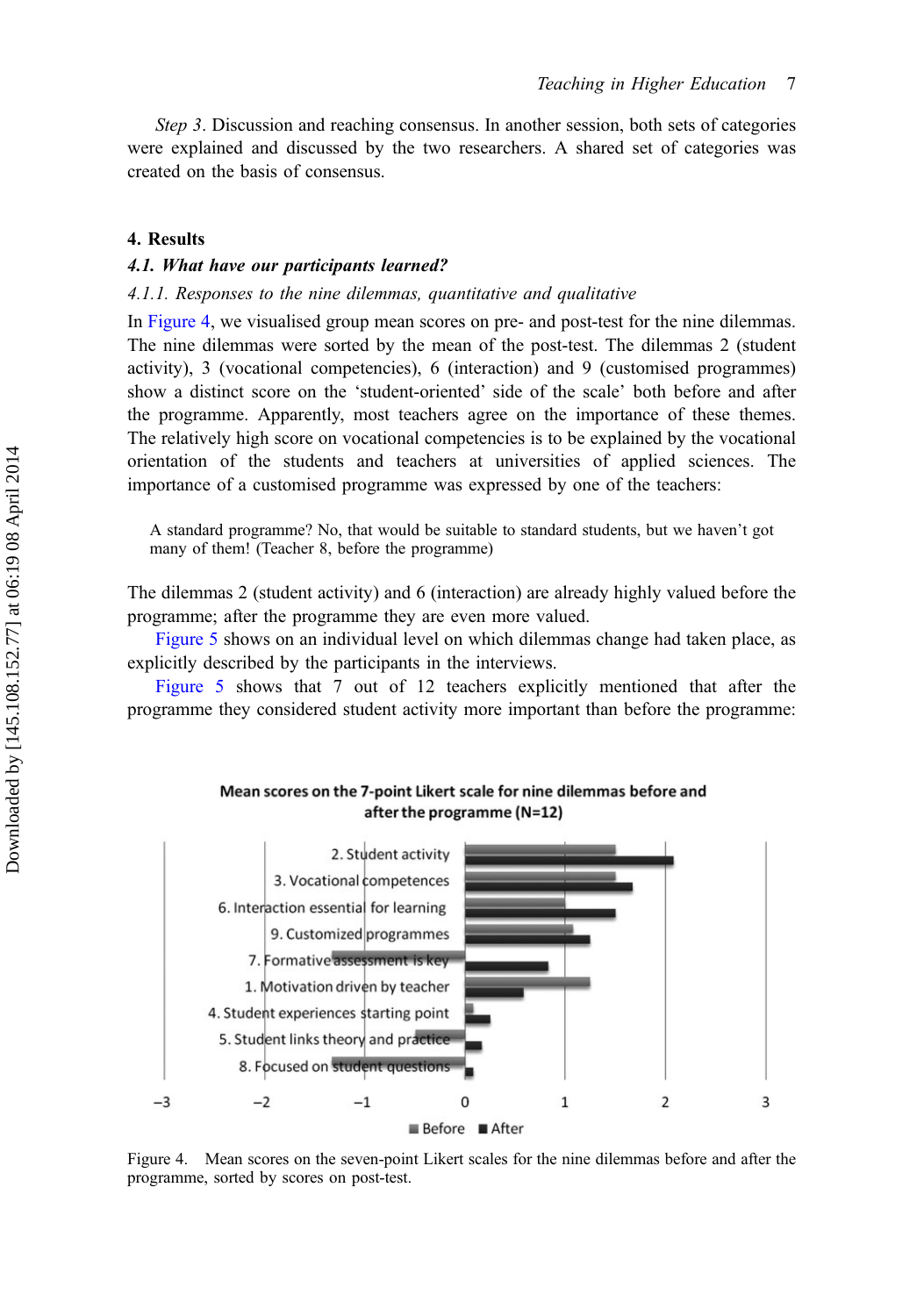<span id="page-8-0"></span>

|                                       | <b>Teachers</b> |   |   |   |   |   |   |   |   |    |    |    |           |
|---------------------------------------|-----------------|---|---|---|---|---|---|---|---|----|----|----|-----------|
| <b>Dilemmas</b>                       |                 | 2 | 3 | 4 | 5 | 6 | 7 | 8 | 9 | 10 | 11 | 12 | <b>NT</b> |
| 2. Student activity                   |                 | X | X | X | X | X | X |   | X |    |    |    |           |
| 6. Interaction essential to learning  | X               |   | X |   | X | X | X |   |   |    |    | X  | 6         |
| 7. Formative assessment               | X               |   |   | X | X | X |   |   | X |    |    | X  | 6         |
| 5. Student links theory and practice  | X               | X |   |   |   |   |   |   |   | X  |    | X  | 4         |
| 4. Student experiences starting point | X               |   |   |   |   |   |   | X | X |    |    | X  | 4         |
| 3. Vocational competences             |                 | X | X |   |   |   |   | X | X |    |    |    | 4         |
| 1. Motivation by teacher              |                 |   |   | X |   |   |   |   |   |    |    | X  | 2         |
| 8. Focused on student questions       |                 |   |   |   |   |   | X |   |   |    |    | X  | ↑         |
| 9. Customised programmes              |                 |   |   |   |   |   |   | X |   |    |    | X  | ↑         |

Figure 5. Reported change on the nine dilemmas in the interviews. (Sorted by NT = number of teachers that reported change on this dilemma).

I really think that you can expect more of students than I had previously assumed. You can expect them to start studying the content and you can ask this from them. Before, I thought they just wouldn't do it. (T4, after)

That's right, when I actually look at my old way of teaching, it was just hammering in the content. Now I would choose to let the students be active, so they become familiar with the content. This does indeed require different teaching techniques. (T2, after)

Furthermore, 6 out of 12 teachers explicitly mentioned that after the programme they considered interaction even more important:

Interaction means that you discuss, discussing means that you think, that you are busy and that the grey matter up there starts moving and … that's satisfying in any case. Yes, my view on learning has really changed a lot on this. (T3, after)

[Figure 4](#page-7-0) shows an extensive change on dilemma 7 (assessment) at the group level. This change of opinion was confirmed by the results at the individual level. See for this individual change Figure 5 and in particular [Figure 6](#page-9-0) in which the results of the logbooks are being shown.

The answers to dilemma 1 (motivation) proved to be unreliable, because the formulation of the dilemma led to different interpretations by the participants.

Teacher 11 reported change on none of the dilemmas, because he was already aware of his student-oriented focus at the beginning of the programme and felt strengthened in these conceptions afterwards. For this teacher, the effect of the programme consisted mainly of an expansion of his assessment skills.

Teacher 10 reported change on only one dilemma mainly because she still felt uncertain about most dilemmas and could not easily choose between the two sides of all dilemmas.

#### 4.1.2. Logbook questions A and B

[Figure 6](#page-9-0) and [7](#page-10-0) show the changes reported in the digital logbooks. In these figures we distinguish between the total number of statements made (for example by the same teacher in several logbooks) and the number of teachers that made a specific statement (in one or more logbooks). This provides an insight into the frequency of the statements (NS) as well as the distribution of the statements among the 12 teachers (NT).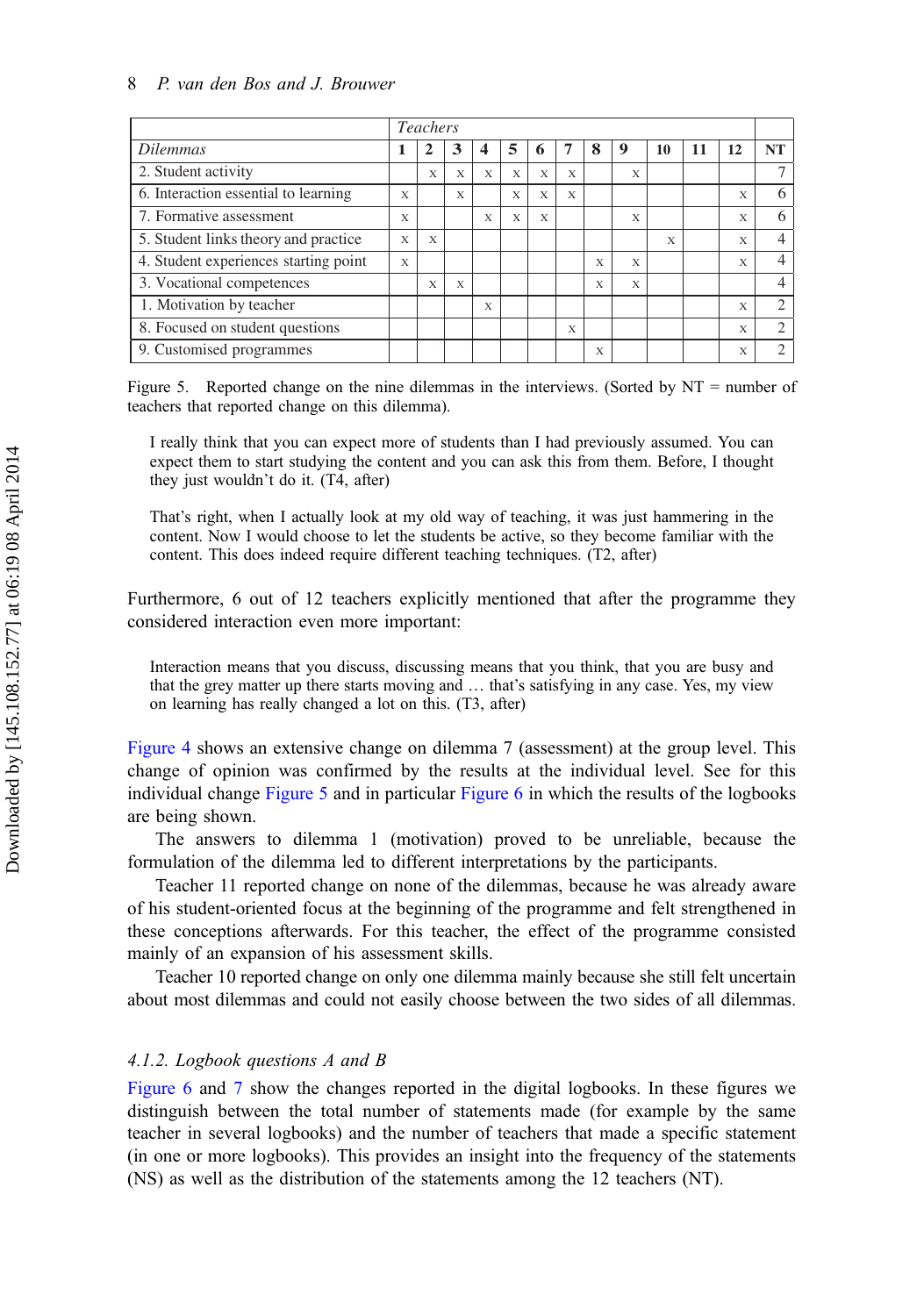<span id="page-9-0"></span>

| Category                             | Examples                                                                                                           | Number of statements/teachers |
|--------------------------------------|--------------------------------------------------------------------------------------------------------------------|-------------------------------|
| A1                                   |                                                                                                                    | 13/8                          |
| Role of                              | Thinking about assessment forces one to reflect on the whole' (Teacher 5).                                         |                               |
| Assessment                           | 'How teachers differ in grading a test, even when there is a response model' (T6).                                 |                               |
| A2.1.                                |                                                                                                                    | 13/6                          |
| Understanding                        | 'More convinced about connecting with students' (T2).                                                              |                               |
| learning processes<br>in general     | 'A better understanding of the learning processes and how to connect with them' (T5).                              |                               |
| A2.2.                                |                                                                                                                    | 11/8                          |
| Understanding<br>learning processes: | In the lessons students themselves have to get active, it is not my responsibility to entertain<br>them $'(T11)$ . |                               |
| student activity                     | The student has to cover the course material, not the teacher' (T12).                                              |                               |
| A <sub>3</sub>                       |                                                                                                                    | 13/8                          |
| Awareness                            | 'More aware. Thinking about my own role' (T6).                                                                     |                               |
| of teacher influence                 | 'Gradually more grip on how I teach' (T11)                                                                         |                               |
|                                      | 'Makes you think about how you yourself learn (T9).                                                                |                               |
| A <sub>4</sub>                       |                                                                                                                    | 15/8                          |
| More focused                         | 'Course design: using learning objectives' (T4).                                                                   |                               |
| designing                            | 'More aware that good preparation really works' (T8).                                                              |                               |
|                                      | Taking the course objectives as a starting point instead of the course content' (T13).                             |                               |
| A <sub>5</sub>                       |                                                                                                                    | 7/6                           |
| Awareness of                         | 'To reach all students optimally is difficult' (T4).                                                               |                               |
| complexity                           | 'Formulating objectives is difficult' (TI0).                                                                       |                               |
|                                      | 'Simple image of teaching has to be adjusted; there is a lot to learn' (T11).                                      |                               |
| A6                                   |                                                                                                                    | 4/3                           |
| Awareness of<br>strengths            | 'Confirmation of ideas' (T3).                                                                                      |                               |
| Not interpretable                    |                                                                                                                    | 9/6                           |

Figure 6. Logbook question A. What new insights have you gained?

The new insights reported by the teachers (Figure  $6$ ) as well as the changes they made in their actual practices ([Figure 7\)](#page-10-0) are consistent with the pre- and post-test results [\(Figures 4](#page-7-0) and [5\)](#page-8-0): the importance of assessment as an instrument for controlling the learning processes (A1) and the need to promote student activity (A2.2). According to the logbooks eight teachers regarded the concept of student activity (A2.2) as an eye-opener:

the student has to cover the course material, not the teacher. (T11)

Moreover, the logbooks show that particularly having a better understanding of learning processes in general (A2.1) helps teachers to become more aware of their own roles (A3) and to focus more clearly their actions (A4).

As a consequence, the teachers reported that they were reflecting more on teaching processes and were teaching in a more focused way [\(Figure 7;](#page-10-0) B2, B3, B4). All 12 teachers reported that they tried out new teaching techniques and extended their repertoires (B1). This item was mentioned 32 times across the 3 logbooks.

#### 4.1.3. What did not change?

Most teachers did not change their minds with regard to dilemma 4 (taking student experiences as a starting point). Teacher 6 formulates a possible reason for this lack of change: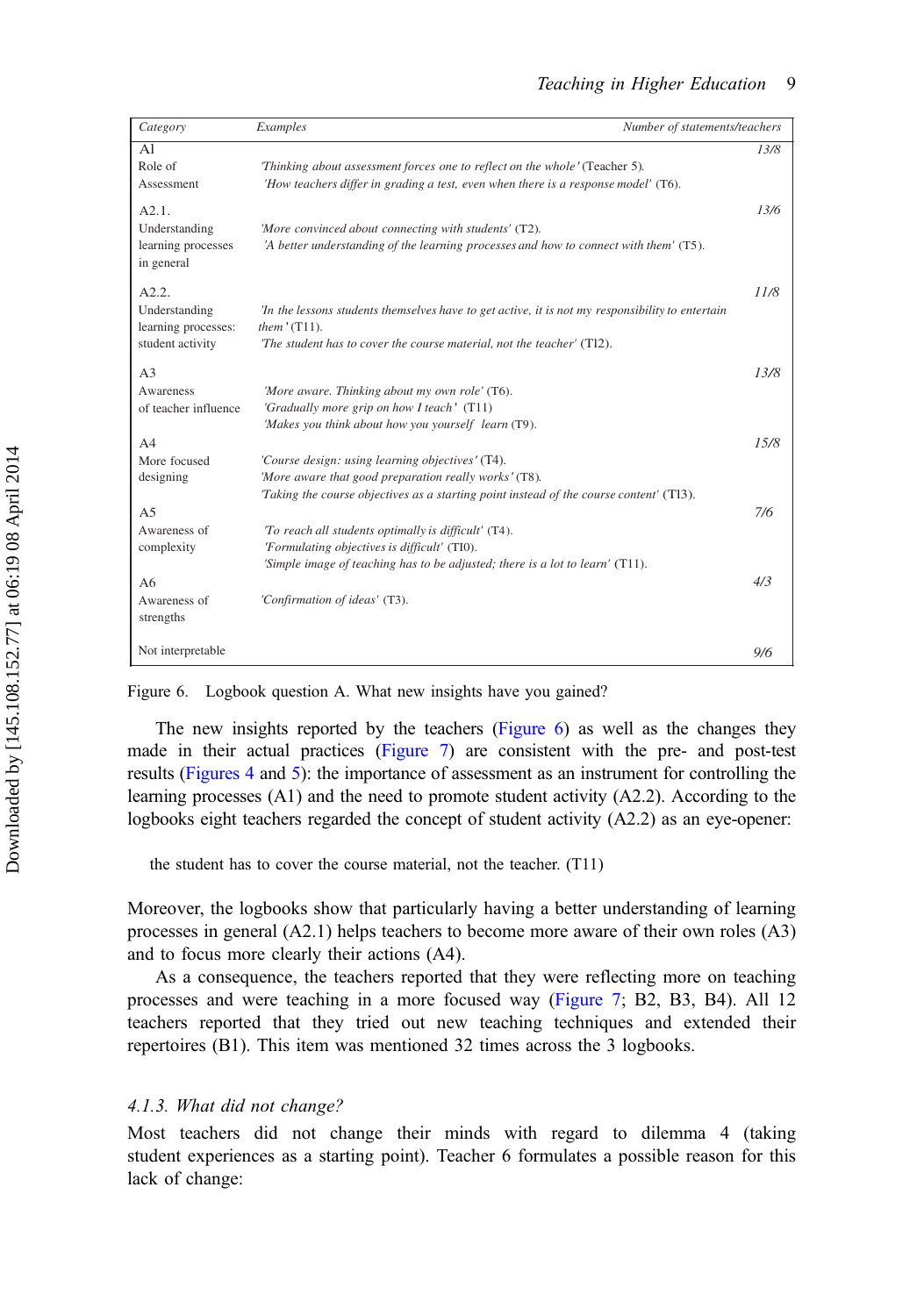<span id="page-10-0"></span>

| Category                                                   | Examples                                                                                                                                                                                                                                           | Number of statements/teachers |       |
|------------------------------------------------------------|----------------------------------------------------------------------------------------------------------------------------------------------------------------------------------------------------------------------------------------------------|-------------------------------|-------|
| B1<br>Experimenting<br>with teaching<br>techniques         | 'Started to work in a more varied way. More teaching techniques' (Teacher 2).<br>'Students more engaged as a result of interaction '(T3).                                                                                                          |                               | 32/12 |
| B <sub>2</sub><br>More focused<br>teaching                 | 'In lessons looking forward and looking back have become more natural' (T6).<br>'Yes, shaping my teaching better. Good and thorough preparation for my classes' (Tl0).                                                                             |                               | 14/10 |
| B <sub>3</sub><br>More reflection                          | 'More critical thinking about design' (T5).<br>Think more about how to give the students more grip on the subject' (T9).                                                                                                                           |                               | 13/9  |
| B <sub>4</sub><br>Pedagogical<br>approach                  | 'More outspoken in my teaching' (T9).<br>'Involving quiet students' $(T11)$ .                                                                                                                                                                      |                               | 10/7  |
| <b>B5</b><br>Assessment<br>serving the<br>learning process | 'Started to use formative assessment and to apply the things I learned about assessment $'(T5)$ .<br>'Improvement of assessment: quality control beforehand, use of test matrix, better questions,<br>response model, better cutting score' (Tl2). |                               | 10/4  |
| <b>B6</b><br>Discussion with<br>colleagues                 | 'More discussion with colleagues' (Tl0).<br>'More listening to experiences of colleagues' (T13).                                                                                                                                                   |                               | 3/3   |
| Not interpretable                                          |                                                                                                                                                                                                                                                    |                               | 777   |

Figure 7. Logbook question B. What have you changed in your actual practice (during the programme)?

The dilemma is, that in my experience, for the subjects I teach, the basic knowledge among students is very limited. (T6, after)

This concern about the lack of basic knowledge was formulated by several teachers. The answers referring to dilemma 8 (focusing on students' questions) at the individual level seem to be in line with this concern:

I do think students' questions and concerns aren't that important. I think that they are important for the way you pass on the content, but not for the content that has to be taught. (T3, after)

I really think you should take students' interests and concerns into account, but having some prescribed subject matter is part of that as well. It is still a bit of both. (T1, after)

Apparently, teachers feel that by taking the student as a starting point they lose out in imparting basic knowledge and safeguarding a certain grade level.

#### 4.2. How did our participants learn?

#### 4.2.1. Logbook question C

All teachers clearly thought that the examples that were demonstrated and discussed during the course meetings were very instructive (see [Figure 8](#page-11-0); C1). One reason for this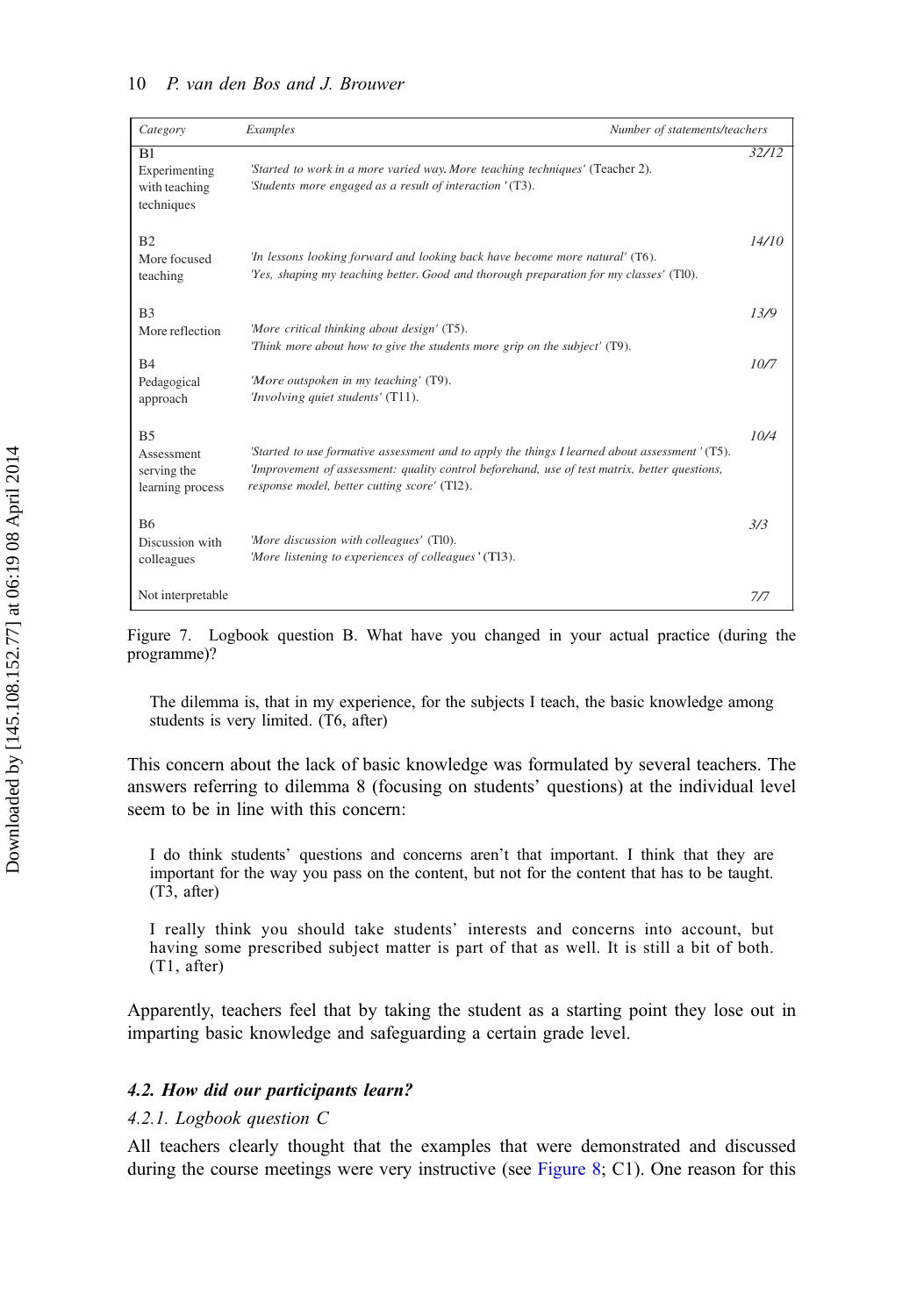<span id="page-11-0"></span>

| Category                                                                  | Examples                                                                                                                                                                                                                                                                                                       | Number of statements/teachers |
|---------------------------------------------------------------------------|----------------------------------------------------------------------------------------------------------------------------------------------------------------------------------------------------------------------------------------------------------------------------------------------------------------|-------------------------------|
| Cl.<br>Experiencing good<br>practices during the<br>programme, congruence | 'The programme in itself acts as a mirror for the department' (Teacher 9).<br>'Experiencing learning as a student' (T11).<br>'Commitment and effort of teacher educators as an example' (T6).                                                                                                                  | 30/12                         |
| C <sub>2</sub><br>Video observation                                       | 'Observing your own behaviour and that of colleagues and understanding what it<br>means to them' (T4).<br>'Creating and observing your own video case plus positive/constructive treatment in<br>the programme' (Tl0).<br>'Observing own video case and those of colleagues – how boring it is when you're too | 13/9                          |
| C <sub>3</sub><br>Experiencing success                                    | long-winded' (T11).<br>'Students find it more challenging and get more feeling for the course content' (T2).<br>'The fact that students become more active and that I can stand back and take some<br>distance gives more confidence' (T11).                                                                   | 8/7                           |
| C <sub>4</sub><br>Sharing experiences                                     | 'Sharing of experiences; recognition' (Tl0).<br>'Feedback from the peer group' (T11).                                                                                                                                                                                                                          | 9/7                           |
| C <sub>5</sub><br>Working on assignments                                  | 'Working on the third competency test (course design) helped in thinking more<br>conceptually' (T6).                                                                                                                                                                                                           | 10/7                          |
| C <sub>6</sub><br>Theory presented during<br>the programme                | 'Theory about lesson preparation' (T5).<br>'Instruction about lectures: how much is forgotten!' (T10).                                                                                                                                                                                                         | 20/7                          |
| C <sub>7</sub><br>Personal meeting with<br>teacher educator               | 'Interview with teacher educator: naming strengths was stimulating' (T11).                                                                                                                                                                                                                                     | 7/5                           |
| Not interpretable                                                         |                                                                                                                                                                                                                                                                                                                | -/-                           |

Figure 8. Logbook question C. Which programme characteristics where most helpful?

was that modelling by the teacher educator and the 'mirror' function of the course helped the teachers to experience what it was like to be students ('learning as a student: acting and experiencing', T10) and to better understand the consequences of teachers' actions. Partly for the same reason, observing and discussing their personal video cases or those of colleagues was considered to be instructive (C2), because it demonstrated how teaching behaviour works in practice:

Likewise, experiencing success in practice also helped the teachers to answer the 'what really works?' question (C3), and motivated the teachers to carry on:

The fact that students become more active and that I can stand back and take some distance gives more confidence. (T10)

For seven teachers, sharing experiences in the course group and in the smaller peer groups in general (C4) was an important aspect of the teachers' learning process (C4).

Seven teachers reported that they learned a lot while working on their assignments and in particular the third assignment on (re)designing their own course, in which rethinking the assessment was an important part. Seven teachers were enthusiastic about all kinds of theoretical topics like learning styles, keeping attention during lectures, deep and surface learning and about the usefulness of models for designing and preparing lessons (C6). Five teachers reported that they benefited from the individual moments with the teacher educator (C7).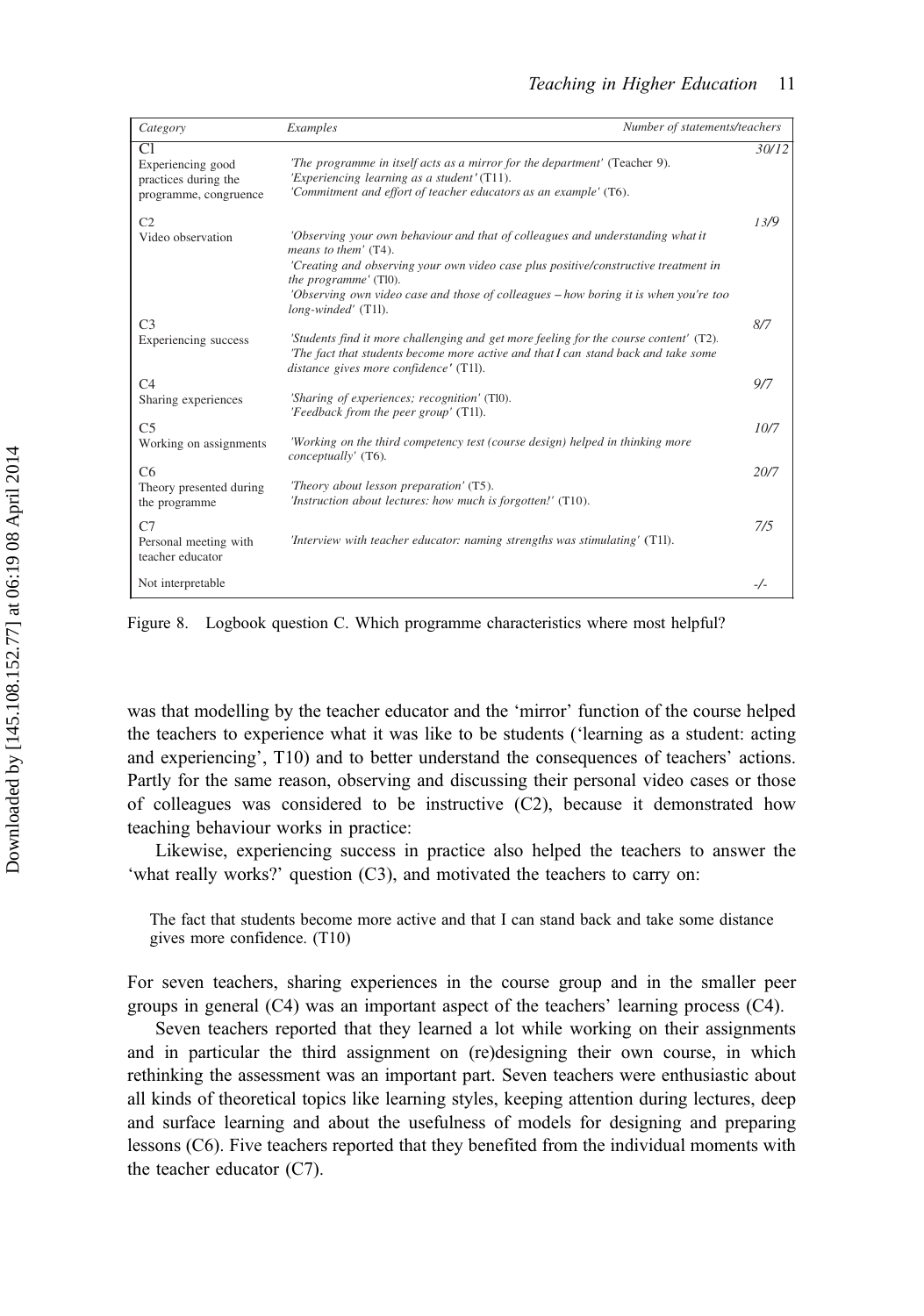### 5. Discussion and conclusions

#### 5.1. Discussion

Our first research question was: what have our participants learned?

- (1) Several teachers reported change in their teaching: they started to use more active teaching techniques and to organise and prepare their lessons in a more focused and decisive manner. Furthermore, most teachers changed their conceptions about the role of assessment. In particular the possibility of using more formative assessment forms to guide and support the learning process.
- (2) The programme helped the teachers to deepen their conceptions about teaching and learning. Prior to participating in the programme, most of our teachers already showed student-oriented conceptions on some issues: teaching for vocational competencies, promoting student activity, the importance of teacher– student interaction and customised programmes. After the programme, however, these conceptions had deepened. While reflecting on these initial conceptions, most teachers reported being more strongly inclined to promote student activity and to make more use of teacher–student interaction than before the programme.
- (3) The programme promoted better understanding of learning processes and more awareness of the teacher's role. Our results seem to indicate that above all, the programme helped our participants to understand the process of teaching and learning to a greater extent. They reported to be more aware of why and how they should use more active teaching techniques, promote more interaction and why it can be effective to resist the urge to cover all the content during the lessons. At the same time most teachers realised that there are still many challenges to overcome but indicated that they felt more confident about their future development as a teacher. So the programme seems to have had an 'empowering' effect on the participants.

Our second research question was: How did our participants learn?

Most teachers considered working on the course assignments and reading and discussing all kinds of theoretical notions as supportive. However, what was considered to be most instructive by the vast majority of the participants was to experience and discuss good practices during the course meetings and to observe and discuss video cases of themselves and of peers.

In short, three key principles seem to be important: (1) experiencing, (2) experimentation and (3) observation.

First, almost all participants emphasise the enriching effect of *experiencing* what it is like to be a student in the context of the course meeting, to experience new teaching techniques in both the student- and the teacher-role and to experience success in their own practice:

I noticed on day 1 that [teacher educator] uses our names often (…) for me as a student that works really well. It makes me feel seen and made me active in class. I am also quick to learn students names but hardly used them. Now that I do it more often students have told me several times that they liked it. (T10)

For this experiential learning, the modelling by the teacher educator and the subsequent reflection were seen as pivotal.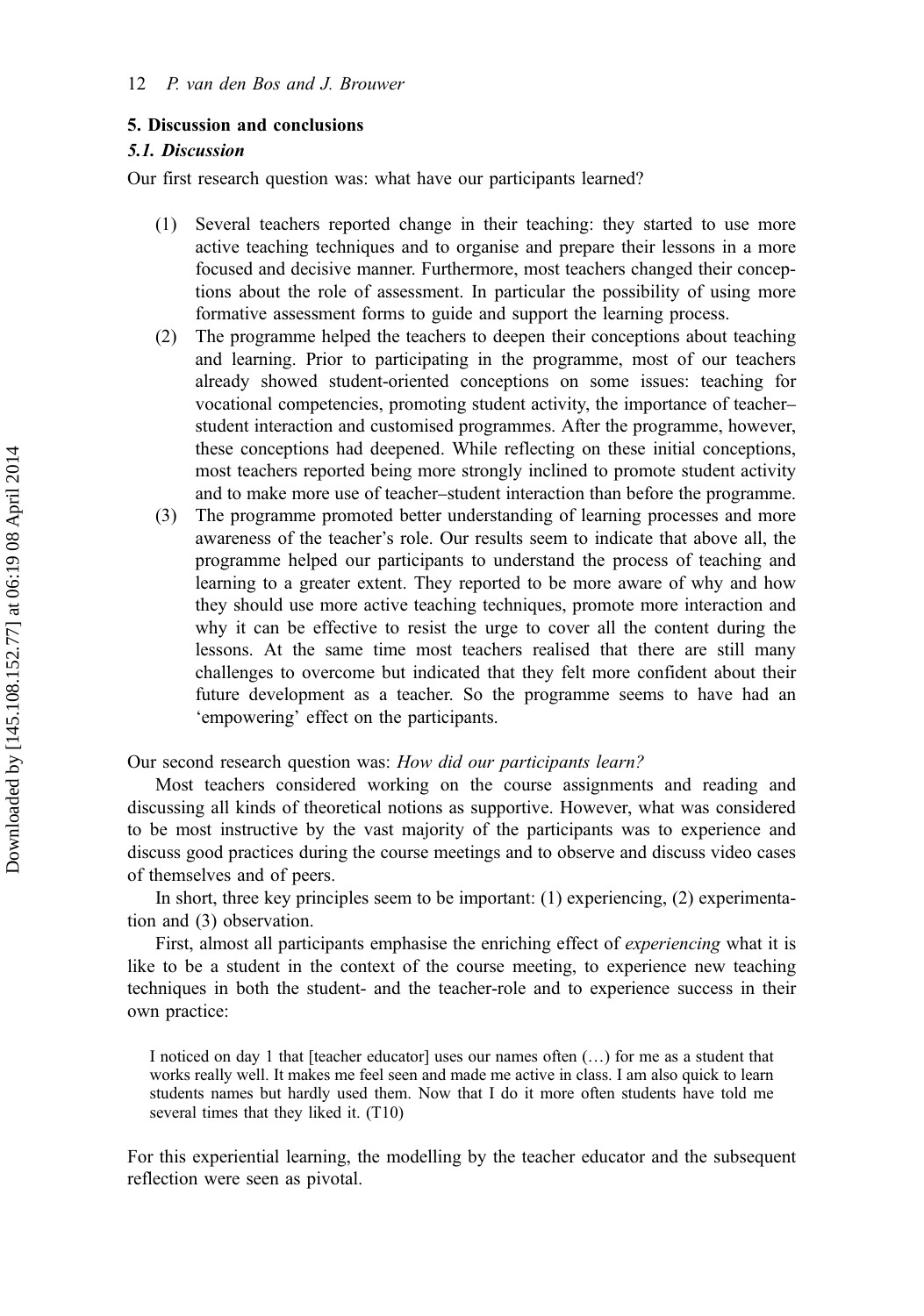Second, experimentation seems to be another key principle. The teachers were stimulated to experiment with all kinds of pedagogical techniques such as group work, more interaction, quizzes, assignments to stimulate more self-study. It proved to be very encouraging if the techniques resulted in more engaged students, better learning results or more teaching pleasure.

Third, observing peers and themselves on video helped our teachers to develop a benchmark of what good teaching is. Although not all of these videos featured good practice, identification, personal relevance and being able to draw parallels to one's own personal situation, were all factors that made this a powerful learning experience. Perhaps one that is more credible than good written examples:

observing video cases of peers. The others aren't perfect either, thank goodness! (T7)

The feedback they received on their own videotaped lessons provided strength and motivation to continue with this behaviour after the programme.

#### 5.2. Conclusions

The three key principles we mentioned above: experiencing, experimentation and observation have in common that they help novice teachers to translate what is learned in the programme into their own personal teaching practices. This seems to be in accordance with the line of thought in primary and secondary teacher education. The usefulness of the 'new' conceptions of teaching and learning must be 'proven to work' in educational practice and adjusted to fit the teachers' own personal contexts. Clearly, the expression 'guided re-invention' (Korthagen and Kessels [1999\)](#page-15-0) seems to be very appropriate in this context. There really seems to be a continuing process of aligning concrete teaching experiences ('how it really can be done') with teaching conceptions ('how it should be done'). In this respect, the 'interconnected model of personal growth' (Clarke and Hollingsworth [2002\)](#page-14-0) offers a useful framework for interpreting our research results. It shows a dynamic process of experimentation, discussion and reflection, in which theory and practice come together and in which teaching conceptions gradually depart from a somewhat abstract level and become integrated into teaching behaviour. We emphasise that for preparing novice teachers in higher education, this alignment of teaching theory and teaching practice may be very important, because there could be a risk that whilst induction programmes lead to a change at the conceptual level, this does not necessarily lead to changed educational practice (Murray and MacDonald [1997](#page-15-0)).

Furthermore, our research seems to nuance the idea that teachers start from a teacher focused conception in the first place. Most teachers are aware of the benefits of more teacher–student interaction and more active learning of their students, but often students are used to a more passive attitude and really have to be won over for a new way of learning (Weimer [2002](#page-15-0)). Possibly our teachers initially just lack the teaching techniques and the confidence to break through this resistance. So their student focused conceptions need to be fostered and made practical rather than induced.

Besides the role the three key principles play in translating teaching principles to personal teaching practices, we would like to stress the importance of the social context of the course group. Observing colleagues, comparing with colleagues, exchanging experiences, giving and receiving feedback in peer groups; all these learning activities support participants in becoming more confident about themselves as teachers. This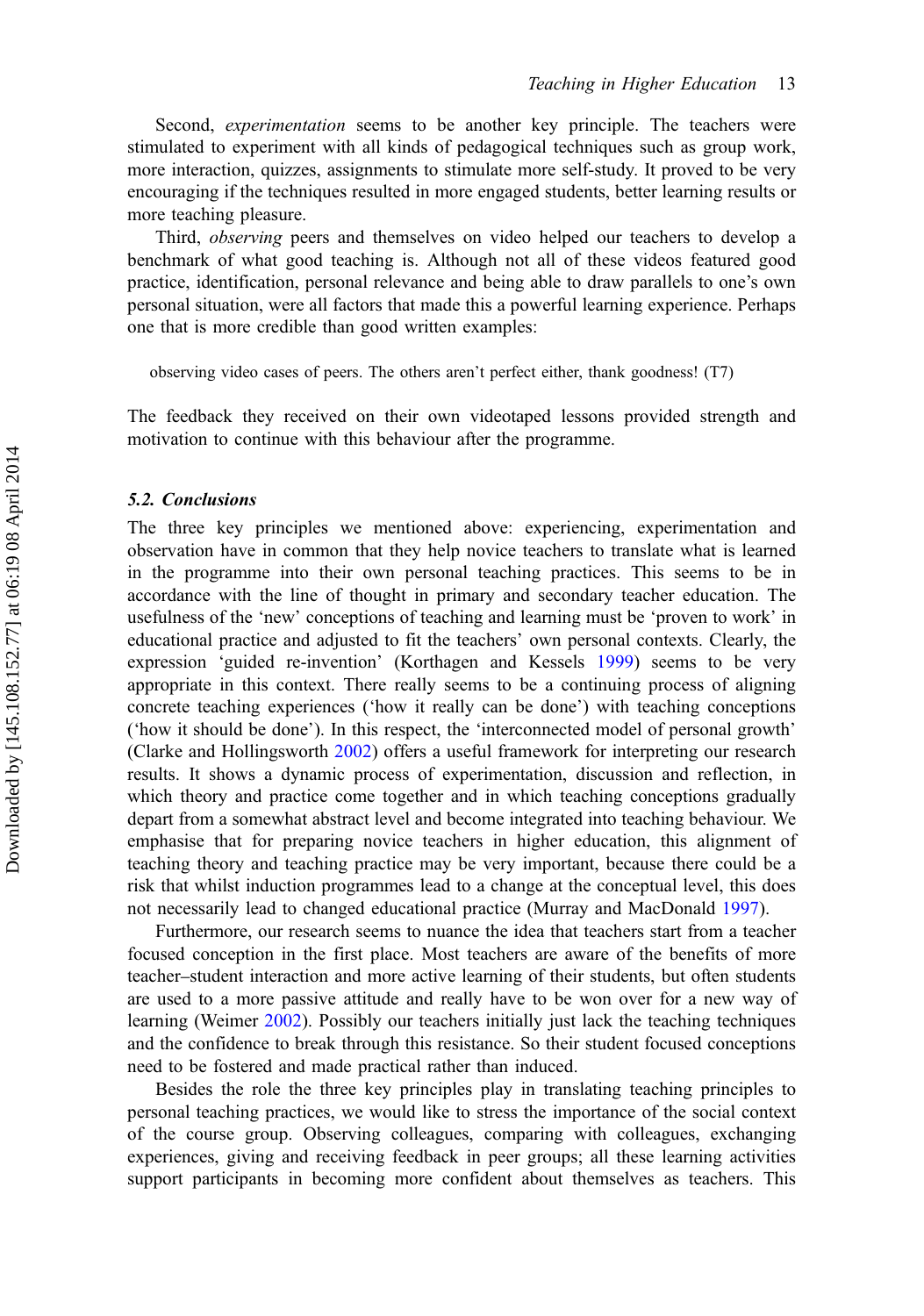<span id="page-14-0"></span>confidence is important to uphold the newly acquired insights and abilities in the unruly daily practice:

What gives confidence is listening to the problems of (more experienced) colleagues and noticing that they meet the same pitfalls. (T4)

The results indicate that a shielded, classroom-like context in which teachers 'in the same boat' can share their concerns and experiences is an important factor for change. The above-mentioned design principles are contingent with an intensive programme in which ongoing exchange can occur and discussed with peers. Individualised induction programmes with a smaller role for teacher educators and peers, for instance, portfolio-based programmes would appear to be less suitable for the induction of teachers.

Finally, are our novice teachers ready to face the reality of a new student generation as stated in our introduction? The deepening of the learner-centred approach not only seems to lead to more confidence and skills but also leads to the 'evaporation' of certain concerns like dealing with diversity. We suspect that greater confidence and improved educational skills help to deal with diversity to such an extent that it leads to a diminished feeling of being unprepared to deal with the diverse population in the classroom.

#### 5.3. Limitations and recommendations

Our study was based on the self-reports of 12 teachers, teaching at Dutch universities of applied sciences, in the context of just one induction programme. Generalising these results should be done only with care in at least two aspects.

To begin with, our study focused on teachers at universities of applied sciences. Most UAS teachers hold teaching-only positions and are able and motivated to try out the above-mentioned principles in their daily practices. By contrast, teachers at research universities have considerable research duties may have to be 'won over' to attend teacher induction programmes, as teaching might not be their first priority.

Another reason for caution is the research methods used. We assume that the design principles we recommend foster teacher empowerment and therefore a better retention of the programme results. Our study was based exclusively on self-reports by teachers. More elaborate research methods, such as class observations, and studies on a larger scale are needed to support our claims. Despite all this, we have attempted to raise our idiosyncratic experiences to a more general level by showing that our results do indeed tally with data from other areas of teacher education research.

Finally, much is demanded of the teacher educator in our recommendations for programme design. Acting as a model for adequate teaching behaviour, shaping a safe learning environment, promoting, organising and coaching reflection is indeed no sinecure. The professionalisation of teacher educators themselves seems to be a key issue and should form a distinct theme in teacher education (Murray and Male [2005](#page-15-0)).

#### References

Brouwer, N., and F. Korthagen. 2005. "Can Teacher Education Make a Difference?" American Educational Research Journal 42 (1): 153–224. doi[:10.3102/00028312042001153.](http://dx.doi.org/10.3102/00028312042001153)

Clarke, D., and H. Hollingsworth. 2002. "Elaborating a Model of Teacher Professional Growth." Teaching and Teacher Education 18 (8): 947–967. doi:[10.1016/S0742-051X\(02\)00053-7.](http://dx.doi.org/10.1016/S0742-051X(02)00053-7)

Darling-Hammond, L. 2006. "Constructing 21st-Century Teacher Education." Journal of Teacher Education 57: 300–314.